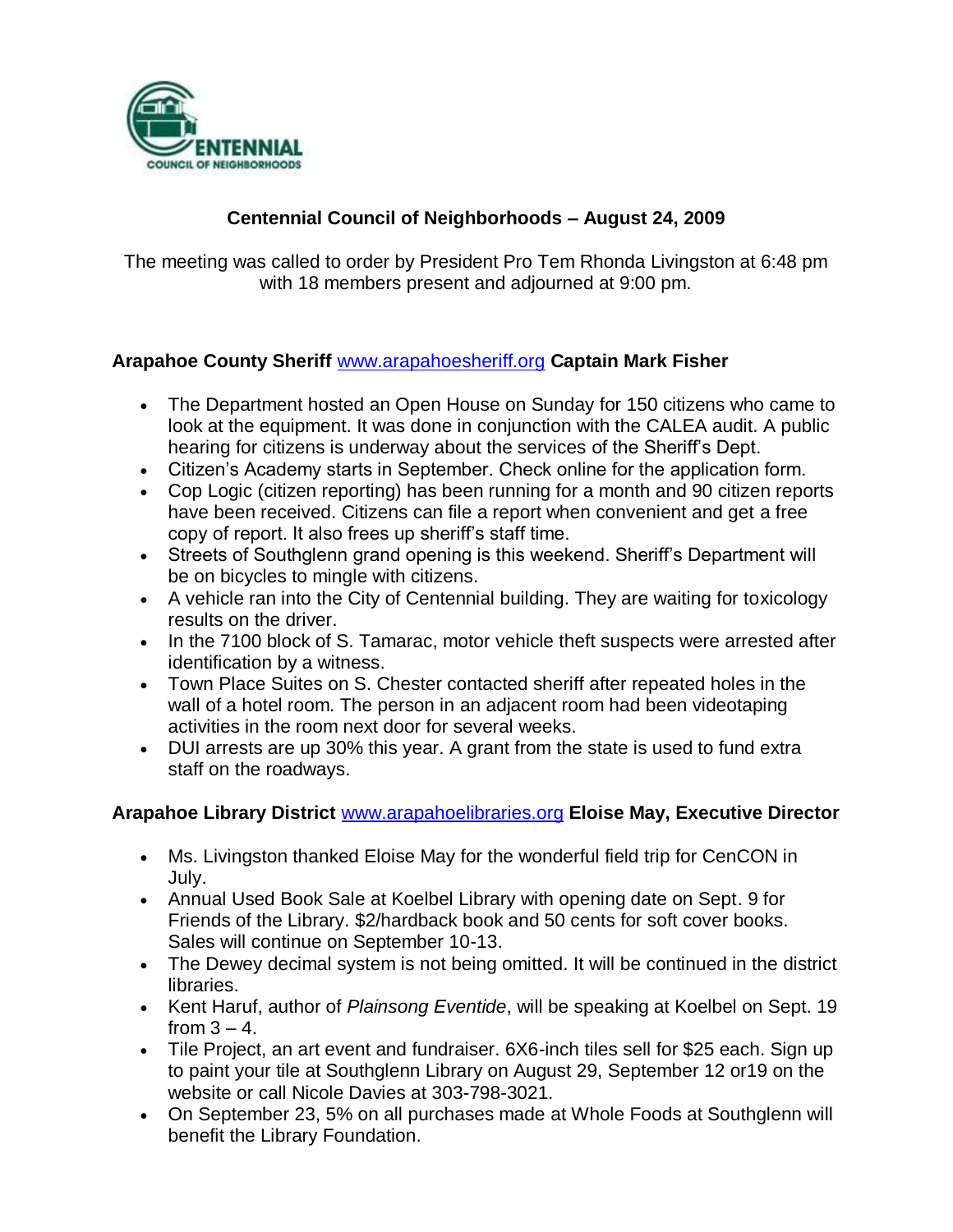### **Arapahoe Park & Rec District** [www.aprd.org](http://www.aprd.org/) **Delos Searle, Asst. Dist. Manager**

- Movie night was cancelled due to rain and is rescheduled for Sept. 11 Madagascar.
- Modified pool availability on weekends now that school has started.
- Maintenance at Trails Rec Center will occur this fall with occasional closures.
- Projects started in the spring are progressing.

### **Fire Districts Gene Nagle, Littleton Fire Dept.**

- 75 citizens commented on the Littleton Fire Department Strategic Plan.
- South Metro and Parker Fire Dept. have applied to be recognized jointly as an accredited agency.
- South Metro recently honored a citizen for saving a life.
- Cunningham Fire District Open House at Fire Station #2, October 3 9:00 am. 12:00 pm.
- There was a small fire at a residence at Nobles and Easter earlier in the day.
- The Littleton Fire Dept. has been doing inspections at Streets at Southglenn e.g. checking fire alarms, etc.
- Firefighters did a fundraiser to support Chief Christ who has a serious illness.
- [www.cfpd.org](http://www.cfpd.org/) [www.littletongov.org](http://www.littletongov.org/) [www.parkerfire.org](http://www.parkerfire.org/)  [www.southmetro.org](http://www.southmetro.org/)

## **South Suburban Park and Rec District** [www.sspr.org](http://www.sspr.org/) **Jean Ray, Community Liaison**

- Pack your Punch card September special 5 extra punches on a 30 punch card. 2 extra on a 15 punch card.
- 50-cent Friday all day on September 25 at Colorado Journey & Family Sports Center miniature golf courses.
- 50-cent Friday at Goodson Rec. Center on Friday, October 30.
- NFL Punt, Pass and Kick competition on Sat., Sept. 26 at David Lorenz Park, 9:30 am registration, boys and girls ages 8 – 15. The event is free. Birth certificates are needed to validate age.
- Puppy Paddle, Sept. 12 at the Holly Pool only dogs can swim. Pre pay for \$5, same day is \$7. 12:00 & 2:15 pm.
- Blood Screening: 7:00 9:30 am on Oct. 20 at Lone Tree, Oct. 21 at Goodson, Oct. 22 at Buck and Oct 23 at Family Sports Center. A 12-hour fast is required. Cost is \$40. 30 tests are given & results are sent to you.
- In partnership with the National Kidney Foundation, a FREE early evaluation kidney screen is available from 9 am -12:30 pm at Lone Tree Rec Center on September 12.

#### **City of Centennial** [www.centennialcolorado.com](http://www.centennialcolorado.com/) **Sherry Patten, Communications Dir**.

 Andrea Suhaka presented information on the Identity and Wayfinding Survey. The committee is trying to come up with a design that identifies the primary gateways to the City as well as points of interest. Cory Speigel is the lead staff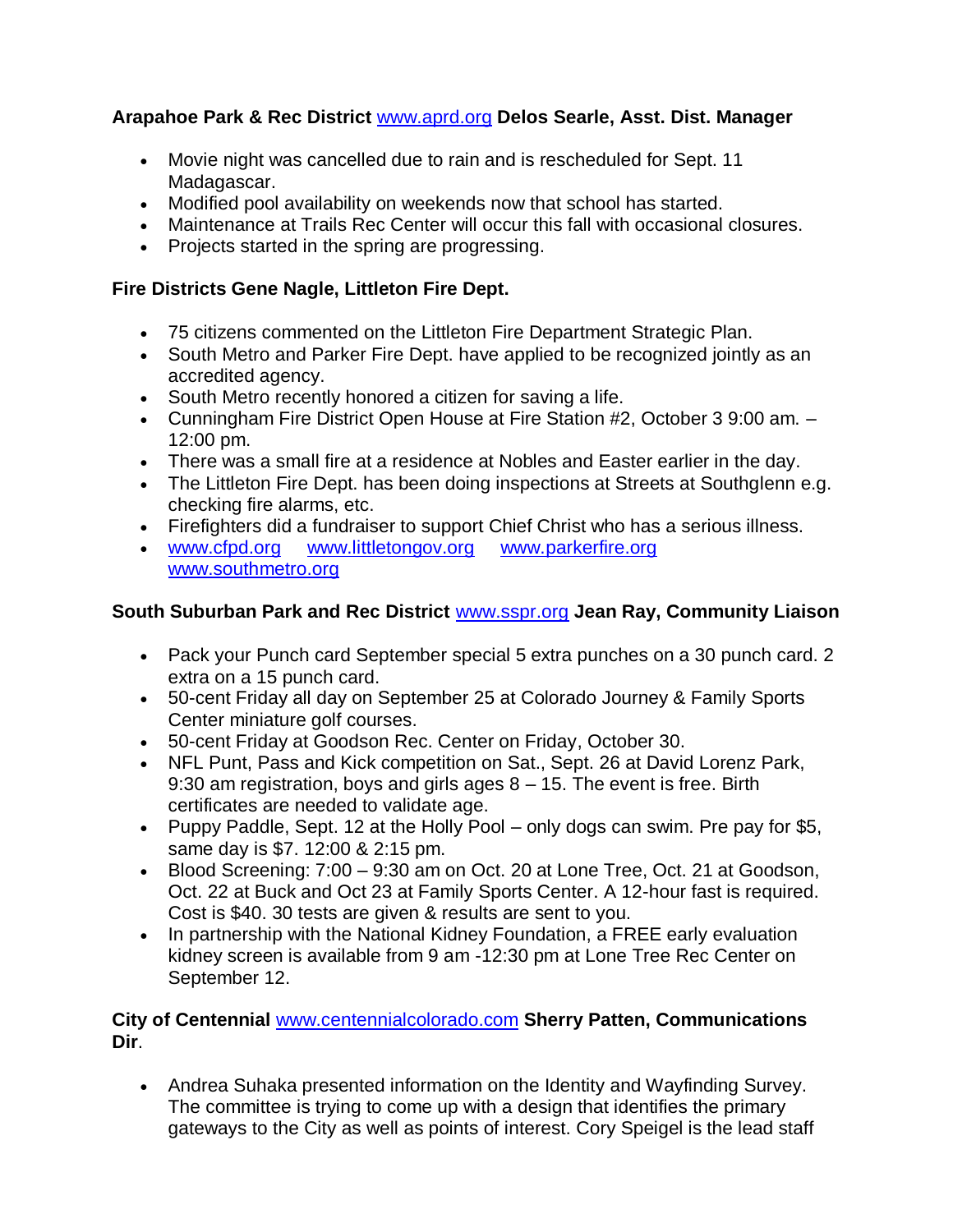person. Survey forms were distributed and everyone is asked to mail them back ASAP within the week.

- Sherry Patton distributed information on the grand opening of Streets at Southglenn. Ribbon cutting is at 9:30 am. Face Acapella Group performing at 6:00 pm with *Back to the Future* movie following. Additional activities are planned for Friday and Saturday.
- District 1 meeting is at the Southglenn Library tonight.
- Betty Ann Hamilton resigned so there will be an election on Nov. 3 to fill the council seat for the remainder of that term.
- The street signs will be changed over time to blue with an increased font size and number requirements using reflective material per federal stipulations.

## **HOA Newsletter Publisher Penny Anderson**

- Community Graphics would like to start a business doing newsletters for HOA's at no cost to the HOA except for postage. They will secure advertising. They would prefer to have 400-500 homes but will do smaller groups that may be added to other totals to meet that figure. 303-880-8934 for information.
- HOA can approve ads and will provide the content. Some HOA's have an internet newsletter that excludes personal information and then a paper copy that includes personal information.

## **2010 Census Wayne Reed, Director of Planning and Development**

- The City wants the 2010 census to be very accurate and wants as many citizens as possible to be aware of the purpose of the census. There are several federal funding programs that are dependent on the population, e.g. schools, college grants and loan funding, public transportation and local transportation improvements. Funding for the latter is based on population and roadway miles. The representation of government – all districts will be re-districted after the 2010 census. The total census survey has 10 questions. The long survey is no longer used. Staff has always updated with the census bureau when annexing areas.
- He discussed ways to involve the community. There are no disengaged populations in he city e.g. homeless. A federal campaign will involve use of the media and schools. Centennial plans to engage organizations, use local events, city website, ads on bus shelters, churches, rec centers, libraries and newspaper articles to engage citizens.
- Staff is proposing an informal process to do outreach to groups in the community. CenCON members identified areas of concern to be addressed in taking the census and provided suggestions for getting an accurate census count.

### **Tom Pitchford** *(As he was unable to attend, Wayne Reed distributed the materials.)* **Chief Building Official**

 Flyers were distributed about services available from the building department. Topics covered include Rapid Review Thursdays for Do-it-Yourself Projects, requirements for carbon monoxide detectors, & workshop on Finishing Basements.